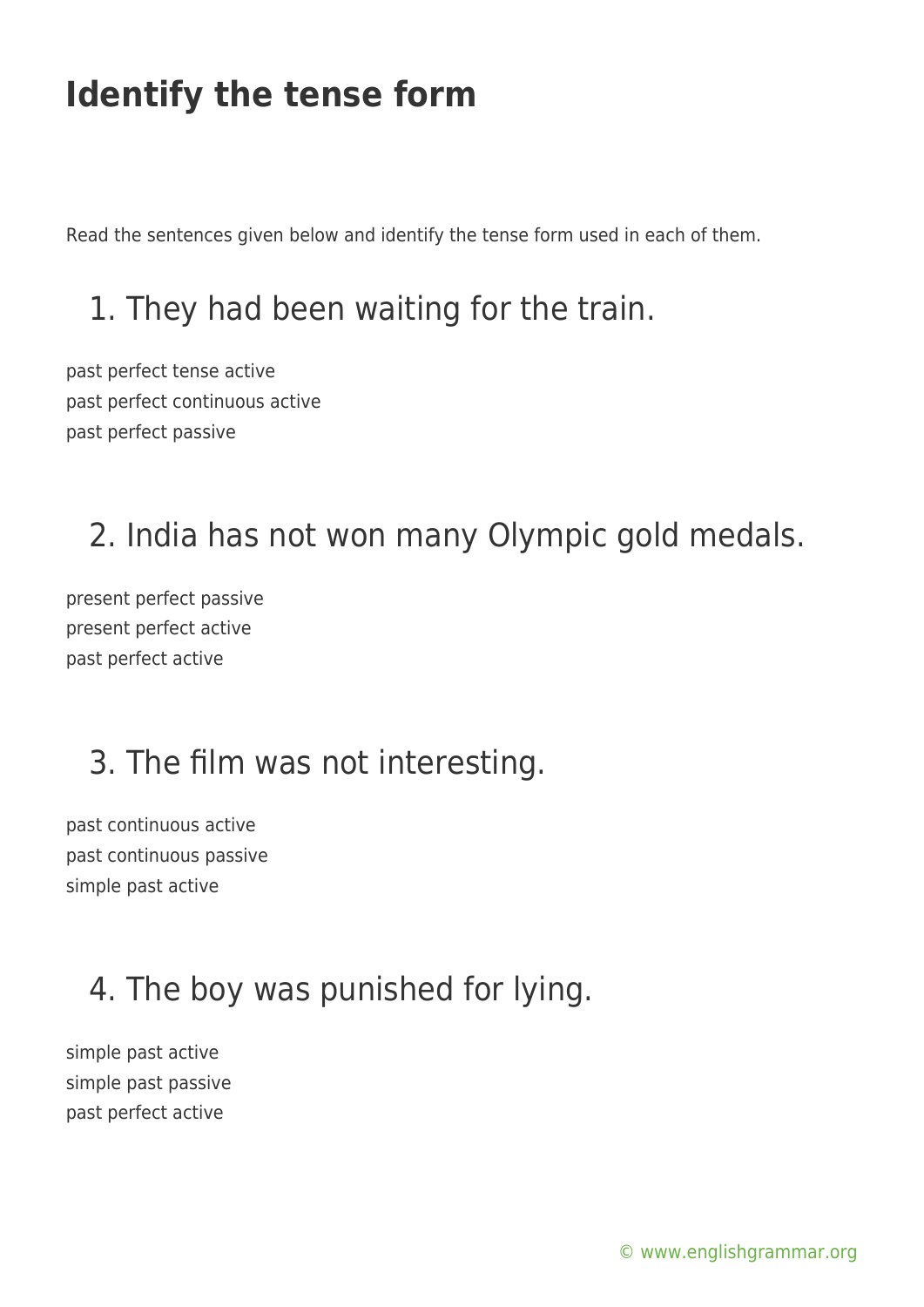#### 5. Your order has been shipped.

present perfect active present perfect passive simple present active simple past active

#### 6. The house is being built by masons.

present continuous active present continuous passive past continuous active

#### 7. Who are you waiting for?

present continuous tense active present continuous tense passive simple past active

#### 8. We have been living in this street for well over ten years.

present continuous tense active present perfect tense passive present perfect continuous tense active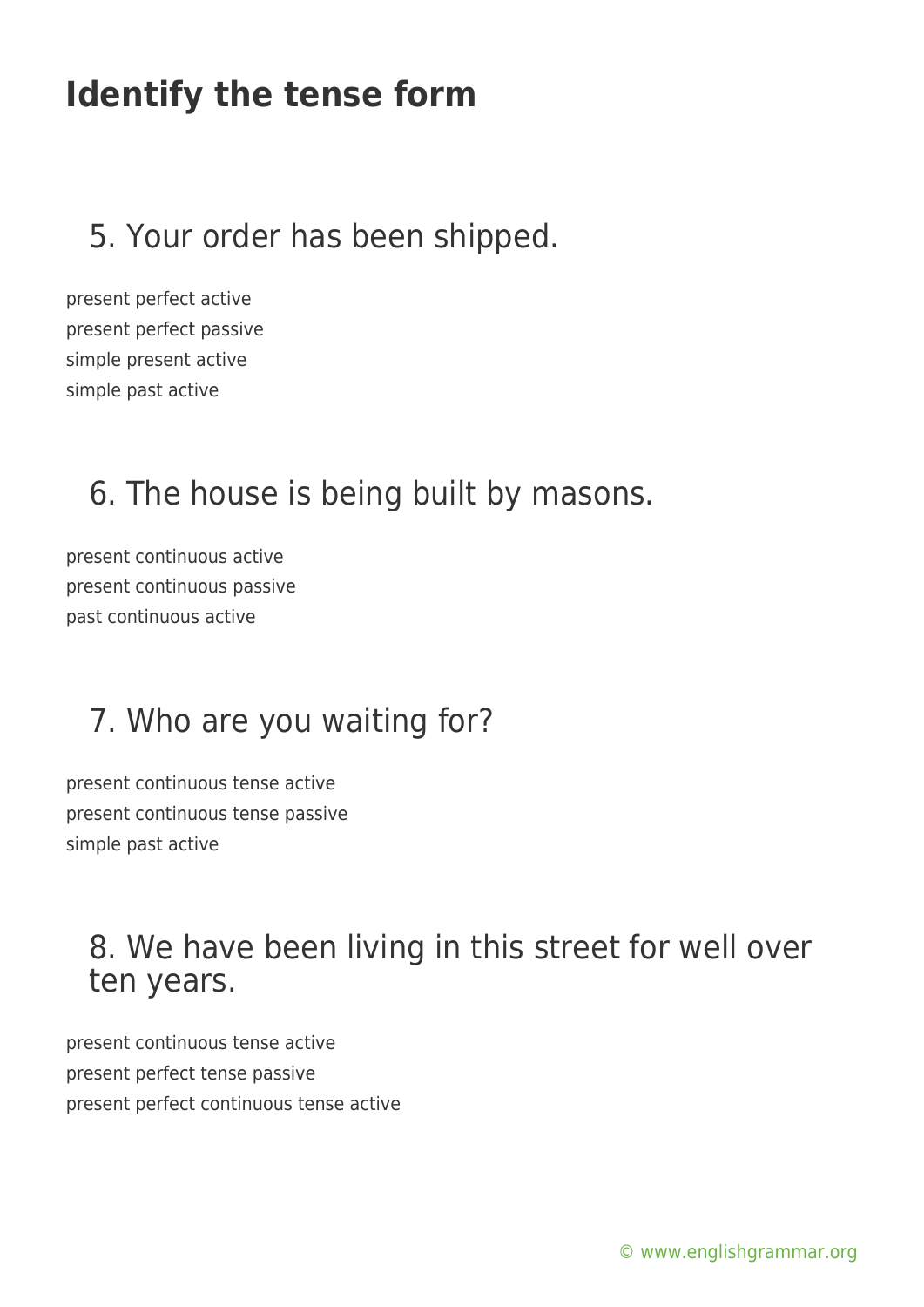#### 9. Trains will be running late.

simple future tense active simple future tense passive future continuous tense active future continuous tense passive

#### 10. The news is too good to be true.

simple present active simple present passive simple past active

#### Answers

- 1. past perfect continuous tense active
- 2. present perfect active
- 3. simple past tense active
- 4. simple past passive
- 5. present perfect tense passive
- 6. present continuous tense passive
- 7. present continuous tense active